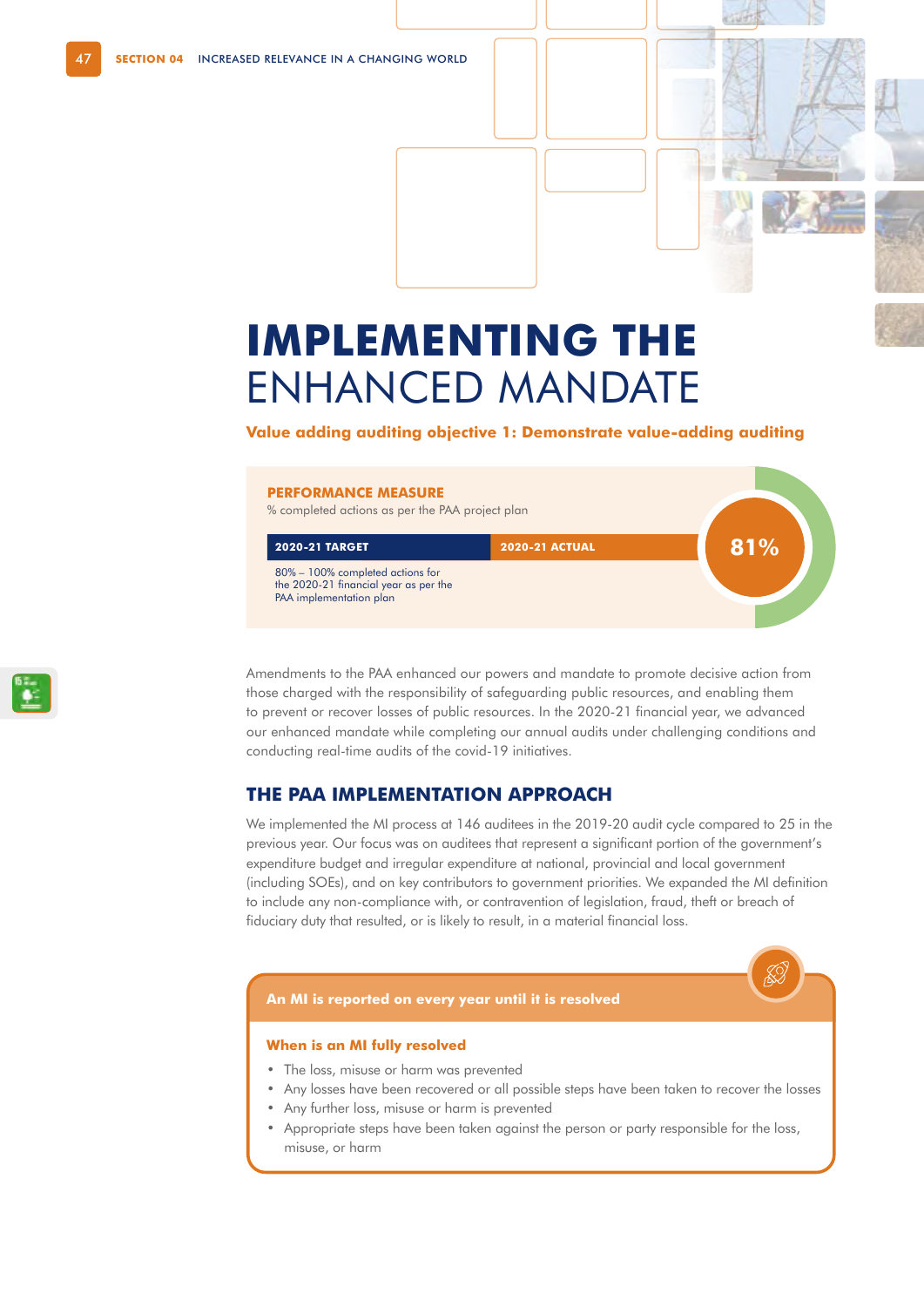## **THE SECOND YEAR OF IMPLEMENTATION**

We continued to consult with technical and legal specialists on difficult, contentious or complex matters to ensure that our decisions were legally sound and informed by evidence. We also mitigated potential risks to our audit quality by subjecting selected audits to at least two levels of independent reviews, including pre-issuance, peer and quality control proactive reviews.

Using lessons learnt from our first phase of implementation, we enhanced our training material and shifted our training approach from fundamental theoretical training to practical targeted training based on the implementation experience. Mindful of the current economic climate, we recruited conservatively for critical roles including legal and technical specialists. All other resourcing was from contracted firms or secondments across the organisation.

# **MATERIAL IRREGULARITY COMMITTEE**

The MI committee (MIC) is an internal governance committee that ensures consistency in applying the MI process. During 2020-21, the committee considered submissions of identified MIs and recommended action for the following auditees:

- Free State Department of Human Settlements (5 MIs)
- Free State Department of Education (1 MI)
- Department of Defence (1 MI)
- Ngaka Modiri Municipality (2 MIs).

The MIC also recommended referring one matter at the Mathjabeng Municipality to the Directorate for Priority Crime Investigation (Hawks) for investigation.

We closely monitored the recommendations in the previous audit cycle to the Gauteng Department of Health and the Passenger Rail Agency of South Africa (Prasa), and a referral to the National Treasury. The results at the time of writing this report were:

- the recommendations to the Gauteng Department of Health were implemented, which resolved the MI and resulted in the accounting officer investigating the R8 million financial loss and taking the appropriate action to address the internal control weaknesses
- the recommendations to Prasa to conclude the investigation and determine the employees responsible for the R2,2 billion financial loss was still being implemented.
- the Northern Cape Department of Health matter that was referred to the National Treasury for investigation was still under way.

## **ADVISORY COMMITTEE ON MATERIAL IRREGULARITIES**

The independent advisory committee on material irregularities (ACMI) is important to implementing our enhanced powers. The committee held its first meeting in August 2020 and a two-day workshop in February 2021, which introduced members to our general functions and, more specifically, the MI process.

The members also spent significant time defining the ACMI's terms of reference and method of work to ensure that the independence of the committee remains intact.

Since the MI implementation has not reached the stage where the auditor-general has considered issuing certificates of debt, the ACMI has not heard any oral representations by accounting officers or members of accounting authorities.

#### **Summary of the MIs identified during the 2019-20 national, provincial and local government audit cycles**

| <b>DESCRIPTION</b>                                                                   | <b>National and provincial</b><br>government | Local<br>qovernment |
|--------------------------------------------------------------------------------------|----------------------------------------------|---------------------|
| Accounting officer/authority is taking appropriate actions                           | 33                                           | 6                   |
| Recommendations in the audit report for the accounting<br>officer/authority's action | 8                                            | 3                   |
| Referred to a public body for investigation                                          |                                              |                     |
| Accounting officer/authority resolved the MI                                         | 3                                            |                     |
| <b>Total</b>                                                                         | 45                                           | 10                  |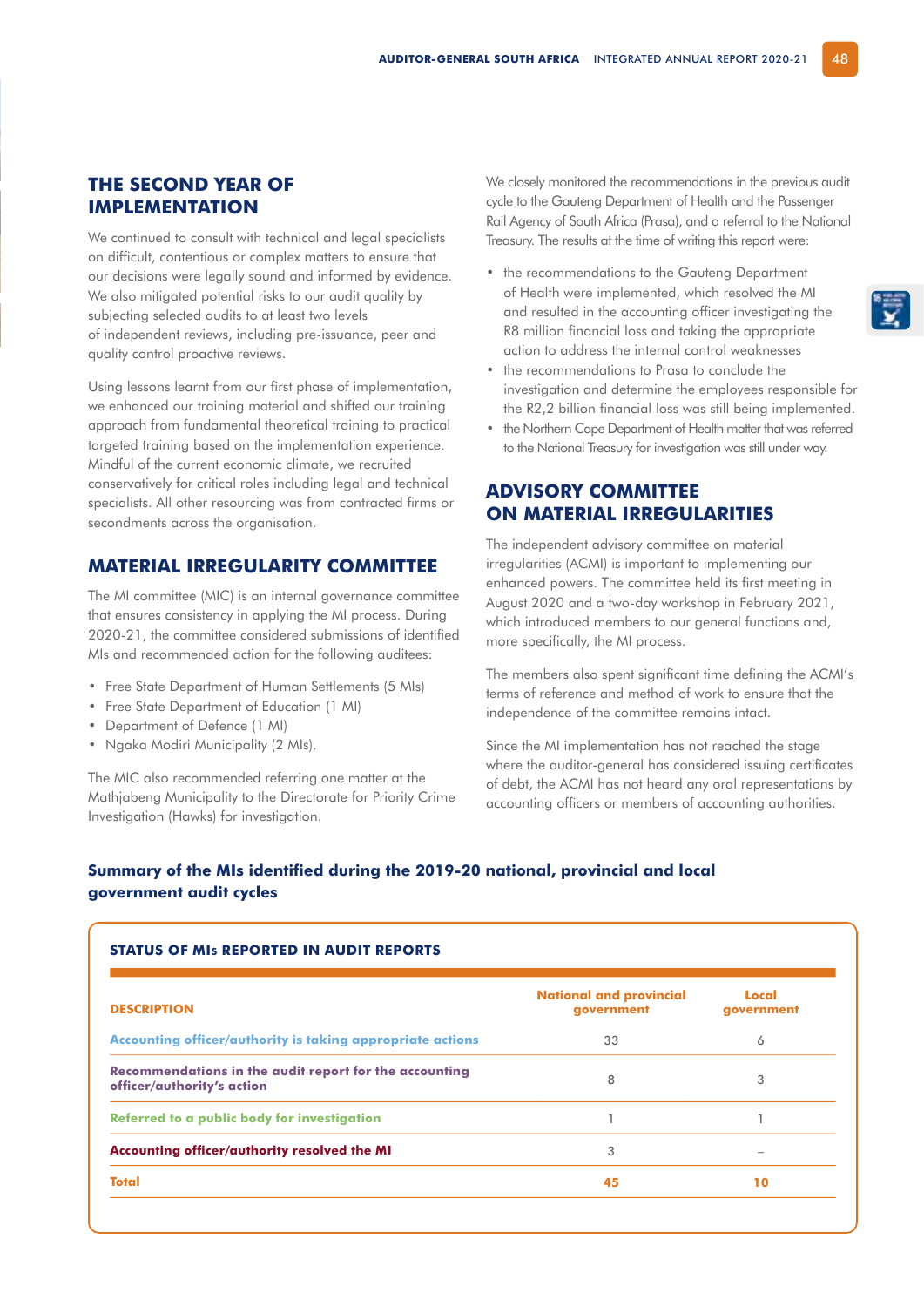## **2019-20 LOCAL GOVERNMENT AUDIT CYCLE**